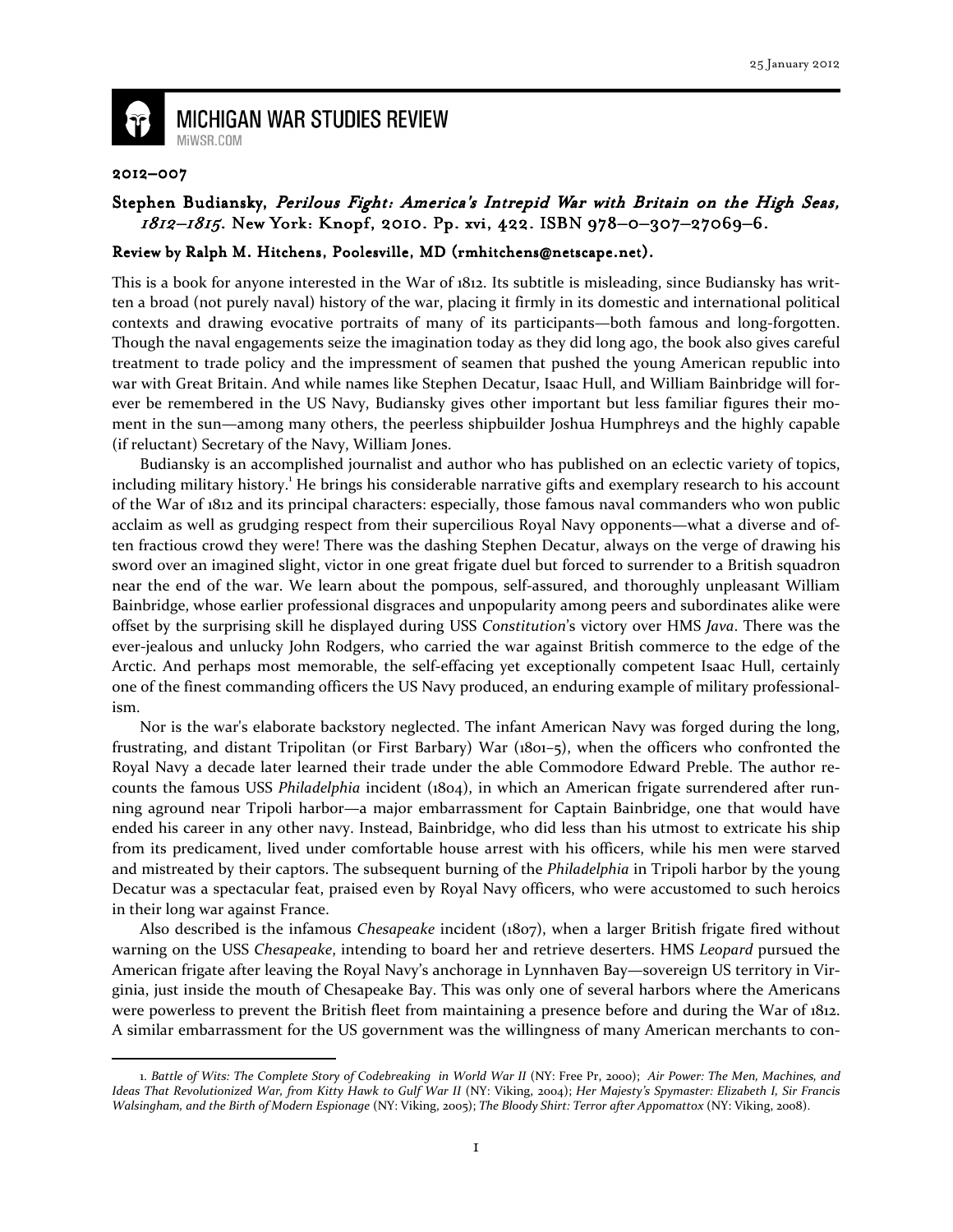tinue transatlantic trade with British military forces in ostensibly neutral Spain and Portugal during the war, under prewar licenses honored by both state officials and the Royal Navy, which refrained from seizing the merchant ships as prizes. Nor could the US government stem the huge influx of British goods smuggled in from various overseas ports, a practice winked at by US customs officials colluding with powerful local commercial interests.

Budiansky summarizes, too briefly, the renowned frigate duels that earned an enduring reputation for the American Navy, which won three of four engagements. The capture of USS President by HMS Endymion late in the war did not involve a single ship-to-ship duel and is thus usually ignored in the popular imagination. Likewise the capture of USS Essex in the Pacific by two British warships is seldom counted. In the latter case, the American Navy had unwisely armed the *Essex* primarily with short-range carronades, which left her vulnerable to the long guns of the British vessels. Budiansky downplays the significant technical superiority of the largest US vessels—the forty-four-gun frigates Constitution, United States, and President—over their Royal Navy counterparts, most of which were rated at thirty-eight guns. He notes that inferior iron used in American cannonballs gave their twenty-four-pounders only a slight firepower advantage over the eighteen-pounders on most British frigates. However, the larger size and more robust construction of American frigates, comparable to sixty-four-gun ships of the line, made them far more resistant to battle damage. The Constitution and the United States were in fact far superior to the Royal Navy frigates they defeated: Guerriere, Java, and Macedonian.

The American Navy excelled its opponent in other respects as well. The British captains were complacent and often unprofessional, after two decades of consistent success against the French Navy and its allies. During the court-martial of the surviving officers of the sloop HMS Peacock after its capture by USS Hornet, the court forthrightly attributed the loss to "want of skill in directing the Fire, owing to an omission of the Practice of exercising the crew in the use of Guns for the last three years" (219). The American captains Hull, Decatur, and Bainbridge handled their ships with great skill and made the most of their size and firepower advantage, as the disparate casualty rates for the opposing sides clearly prove. The Royal Navy redeemed some of its reputation in 1813 when the thirty-eight-gun HMS Shannon, ably commanded by Capt. Philip Broke, easily defeated USS Chesapeake, a frigate of comparable size and firepower. Still, those serious early losses prompted the Admiralty to order its captains to avoid single-ship engagements with the Americans, and to try instead to bring a squadron to bear, or to blockade ports where US warships were sheltering.

Budiansky does not neglect the British side of the story. We see the frustrations of the Royal Navy's diplomatic but diffident commander-in-chief on the North American station (expanded to include the two Caribbean stations), Adm. Sir John Borlase Warren who, like his predecessors in the American Revolution, found it nearly impossible to enforce a complete blockade of the long coastline. His energetic subordinate, Rear Adm. George Cockburn, would soon excite American enmity to an extraordinary degree. Budiansky recounts in great detail the virtually unopposed yet ultimately fruitless rampage of Cockburn's squadron up and down the Chesapeake Bay, which featured brief amphibious incursions (to include the burning of Washington) and the famous bombardment of Fort McHenry that gave America its national anthem. Admiralty orders are frequently cited, and we come to know their author, the tart-tongued John Wilson Croker, Secretary to the Admiralty Board—a young politician with no naval experience but considerable administrative ability and, as the war dragged on, a clear understanding of what the Royal Navy's strategy ought to be. Rushing toward his conclusion, Budiansky touches only lightly on the belated and completely miscarried New Orleans campaign. This is regrettable since it featured yet another of the Royal Navy's spectacular amphibious failures during the Napoleonic era, failures too often swept under the historical rug.

So who won? America went to war to protest the seizure of its merchant ships, to uphold its right as a neutral country to trade freely with belligerents during wartime, and to stop the Royal Navy's impressment of US seamen. American negotiators at Ghent in 1815 ultimately had to forgo these aims, making the peace treaty a somewhat shameful reversion to the status quo ante bellum. But the British had in fact learned some hard lessons. Never again did the Royal Navy press American seamen, and the Treaty of Paris (1856)